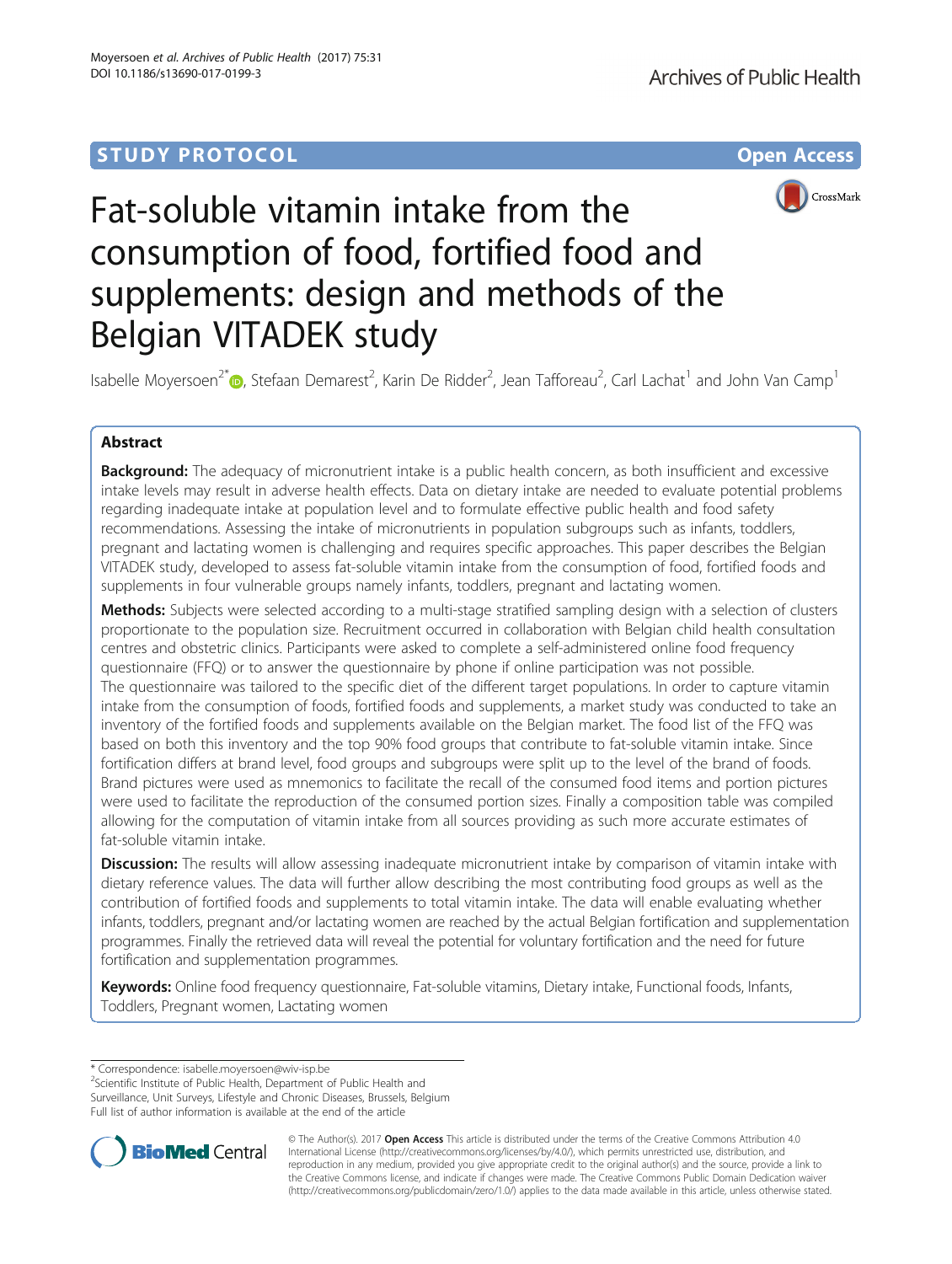## Background

Deficiencies or suboptimal status of fat-soluble vitamins (vitamins A, D, E and K) are common in different population (sub)groups in Europe [[1](#page-9-0), [2\]](#page-9-0). Both insufficient and excessive intake levels can result in adverse health effects [[3](#page-9-0)–[7\]](#page-9-0). The reduction of the prevalence of micronutrient deficiencies, and as such fat-soluble vitamin deficiencies, is part of food and nutrition policies in Europe as recommended in the European food and nutrition plan 2015–2020 of the World Health Organisation (WHO) [[8\]](#page-9-0).

Due to a higher food consumption per kilogram body weight, infants and young children are exposed to higher levels of micronutrients. Infants and toddlers are therefore considered the most vulnerable by the European Food Safety Authority (EFSA). Similar concerns apply to pregnant and lactating women due to the effect of micronutrient intake on the unborn or breastfed child [[9](#page-9-0)]. Micronutrients play an important role in growth and development. As a consequence infants, toddlers, pregnant and lactating women are more prone to adverse health effects due to inadequate vitamin intake. Deficiencies can cause intrauterine growth retardation, postnatal growth retardation, congenital malformations (vitamin A deficiency), rickets (vitamin D deficiency) and haemorrhage (vitamin K deficiency) [\[3](#page-9-0)–[6](#page-9-0)].

These vitamin deficiencies can be avoided and should therefore not occur in Europe [[2\]](#page-9-0). At a population level, fortification and supplementation programmes can be used as a strategy to overcome suboptimal intake levels. Yet, one has to be aware of the risk of excessive nutrient intake that may occur from the aggregated consumption of foods, fortified foods and supplements, and therefore apply such fortification and supplementation programmes with caution, whilst carefully monitoring their impact [\[10\]](#page-9-0).

An effective supplementation or fortification policy should ideally be based on population intake data. These data can reveal target populations at risk for deficiencies or possible excessive intakes [[7](#page-9-0)]. Such data may furthermore be used to evaluate the effect of fortification and supplementation programmes. The different target populations should be reachable by the actual programs, while non-effective programmes are a waste of resources possibly leading to excessive intakes [\[10\]](#page-9-0).

Assessing the intake of a specific nutrient demands that all relevant sources of the specific nutrient are taken into account i.e. foods, fortified foods and supplements [[11, 12\]](#page-9-0). Information is therefore needed on the actual supply of fortified foods and supplements on the market. Since fortification may differ at the level of the brand of a certain product, brand information is required. To enable computation of the intake of a specific nutrient from food, fortified foods and supplements, a composition table needs to be compiled with the exact amount of that nutrient in each of the foods and supplements under consideration [\[12\]](#page-9-0). Since the market of functional foods is a rapidly evolving market, the supply of those products as well as their fortified nutrient content is subject to permanent modification [[13](#page-9-0)]. A functional food database should therefore be composed as close as possible to the moment the survey is carried out [\[11, 12](#page-9-0)].

Collecting food consumption data in specific target populations requires a specific methodology. Reaching those target populations might be challenging and often demands a distinct recruitment procedure through appropriate channels. Furthermore, the dietary assessment method should account for the specific diets (menu and portion sizes) of the target populations. Finally, some fortified foods are designed especially for certain target populations and should therefore be listed separately. It may therefore be more efficient to conduct an ad hoc survey in each of the four target populations.

Currently, no data are available in Belgium on the intake of fat-soluble vitamins from food, fortified food and supplements. The VITADEK study tries to fill the void. It has been designed to assess the intake of fat-soluble vitamins (A, D, E and K) from the consumption of food, fortified food and supplements in four Belgian populations subgroups i.e. infants, toddlers, pregnant and lactating women.

Reporting of dietary assessment and nutritional epidemiology findings often lacks detail in the description of the applied method which hampers the understanding of the results. Recent guidelines recommend adding sufficient detail of the methods used to select participants and assess dietary intake to facilitate the interpretation of the findings and enable replication of studies [\[14](#page-9-0)].

This paper describes the methodological choices made in composing the sample and the dietary assessment method as well as the preparatory work needed prior to the dietary assessment e.g. market research, construction of the questionnaire and compilation of the attached food and supplement composition table. This paper further reflects on the implications of the methodological choices, on the sample size and their consequence for the results of the study.

## Methods

## Target population

The target population of the survey is comprised of infants (0–12 months), toddlers (13–36 months), pregnant and lactating women residing in Belgium. Data on infants and toddlers were collected through their proxy, e.g. one of the parents or caretakers.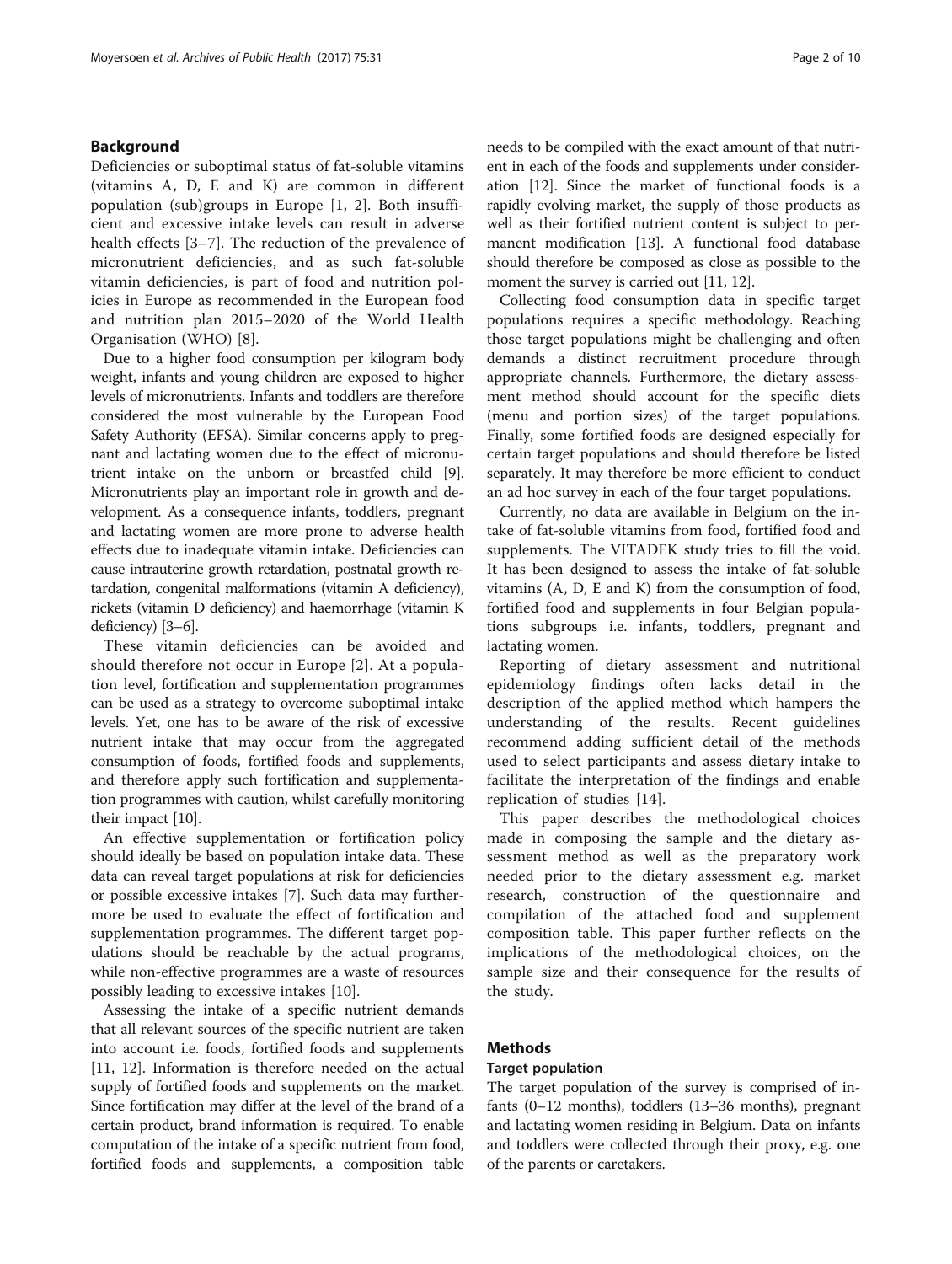## Sampling frame

Belgian Child health consultation centres (CHCCs) were used as the sampling frame to select infants, toddlers and lactating women (lactating women were retrieved through their new-born).

Child health consultation centres offer free services of health consultation and vaccination programmes for each child born or residing in Belgium. CHCCs are organised at the municipality level and have a high coverage. About 86% of children 0–12 months old, 82% of children 13–24 months old and 63% of children 25–36 months old visit these centres on a regular basis [\[15](#page-9-0)]. Although infants and toddlers could have been selected through the national population register (NPR), this method has not been chosen, because the CHCCs provided the opportunity not only to select the infants and toddlers, but also to identify lactating women. Furthermore it has been suggested that a personal contact may increase the participation rate [\[9](#page-9-0)].

Obstetric clinics were used as sample frames for pregnant women due to a high coverage rate and the lack of existing registration lists for pregnant women. In Belgium a clinical consultation is advised at 12, 20, 30 and 34 weeks of pregnancy.

Choosing CHCCs and obstetric clinics as sampling frames implies that children or women not visiting these centres or clinics were excluded from the survey. Due to logistical and financial constraints, the German-speaking Community of the Belgian population, representing 0.5% of the yearly births in Belgium only, could not be included in the survey.

The questionnaire was available in the main Belgian languages i.e. French and Dutch. People that did not master any of those languages were excluded from the survey.

## Sample size

Determination of insufficient or excessive intake levels of vitamins involves an assessment of dietary intake data against dietary reference values i.e. the estimated average requirement (EAR) and the upper intake level (UI). This implies an evaluation at the tails of the intake distribution and enquires as such a precise estimation of the upper and lower percentiles.

The accuracy of estimates of high or low dietary intake levels (percentiles  $2.5^{\text{th}}$ ,  $5^{\text{th}}$ ,  $95^{\text{th}}$  and  $97.5^{\text{th}}$ ) depends on the sample size. The minimum sample size for the  $95<sup>th</sup>$ ,  $97.5<sup>th</sup>$  and  $99<sup>th</sup>$  percentile, with a statistical significant level of 1% was estimated as 130, 263 and 662 respectively [[9](#page-9-0)]. For the lower percentiles, the same assumptions can be used. In order to harmonise the food consumption data collection in Europe, the guidance documents of EFSA advise to select at least 130 participants in each sex-age class and in population subgroups such as pregnant and lactating women [\[9\]](#page-9-0).

In order to improve statistical power, we aimed for 300 subjects in each target population divided over 30 CHCCs/hospitals, meaning that we needed to select 10 subjects per CHCC/hospital per target population.

Participation in the VITADEK study is voluntary. In European dietary surveys, participation rates vary from 28–98% and have been decreasing recently [\[9](#page-9-0)], therefore a tenfold of the targeted number of subjects (10 per CHCC/ hospital per target population) was aimed for.

## Sampling design

The sampling design for infants, toddlers and lactating women was distinct from that of pregnant women.

## Infants, toddlers and lactating women

Infants, toddlers and lactating women were selected according to a multistage proportionate-to-size stratified sampling design [\[16\]](#page-9-0). First, a geographical stratification by province was executed, followed by a selection of municipalities and CHCCs within each province, and finally by the recruitment of 10 subjects per target group within each CHCC.

The country was first divided into 11 strata (10 Belgian provinces and the Brussels Capital Region) in order to ensure the representative geographical distribution of the sample. Within each province, municipalities were then ordered by population size (number of registered clients in the consultation centre(s) of the municipality) and selected using a systematic sampling approach. The number of CHCCs to be selected within each province was proportional to the number of births per province per year. The systematic sampling procedure guaranteed that both large and small municipalities and their corresponding CHCCs were included. While small communities only have one CHCC, larger communities might have 2 or 3 CHCCs. In the latter case, one CHCC was randomly selected. A total of 30 CHCCs were selected in the 11 strata. In order to recruit 10 participants per target group in each CHCC the first 100 clients visiting the centre were invited to participate in the study.

## Pregnant women

In Belgium, obstetric clinics are organised in 103 hospital groups. In order to ensure a representative geographical distribution of the sample of pregnant women, the country was divided into the Flemish, the Walloon and the Brussels Capital regions. Hospital groups were again selected using a systematic sampling approach, with a selection chance of the hospitals proportionate to the population size of the region, i.e. number of births per region. Similar to the procedure used in infants, toddlers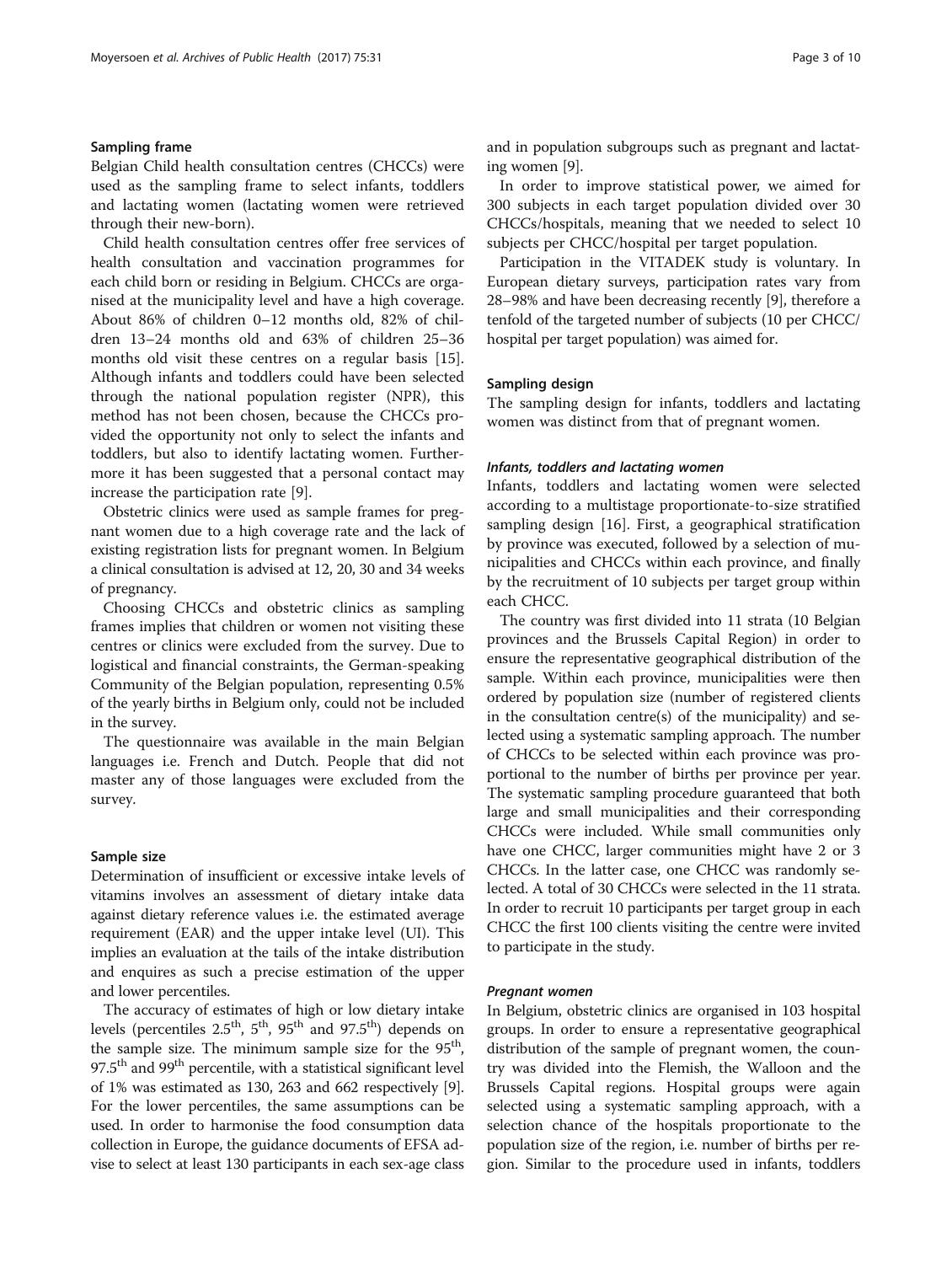and lactating women, 30 hospitals were selected from each of which 10 participants were to be recruited.

#### Recruitment

Doctors, social workers or collaborators of the child health consultation centres and gynaecologists and midwives at the hospitals played a crucial role in the recruitment of participants. Prior to the onset of the study, healthcare professionals of the selected CHCCs or hospitals received recruitment guidelines in order to ensure a standardised approach. During consultations they were asked to invite, per target group, the first 100 clients/patients or their proxies (in case of infants and toddlers) to participate in the study. Possible respondents received a brief explanation on the purpose of the study, an information brochure and a reply card. Respondents or their proxies were asked to fill out an online food frequency questionnaire. The questionnaire was accessible through a website mentioned in the brochure [\(https://vitamine.wiv-isp.be\)](https://vitamine.wiv-isp.be/) or via a link sent to the respondent after entering their e-mail address on the reply card [[17](#page-9-0)]. A completed card offered the possibility to send reminders by e-mail. A maximum of two reminders were sent to subjects that volunteered to participate but did not start to fill out the questionnaire or did not complete the questionnaire. The time interval between correspondence was 1–2 weeks. Reply cards also offered the possibility to the respondents to denote their wish to answer the questionnaire by phone. As such, computer or internet illiterate respondents were not excluded from the survey.

The recruitment procedure of infants, toddlers and lactating women differed slightly in the Flemish Region: a letter with brochure and reply card was sent to the subjects, 1 or 2 weeks prior to their visit of the CHCC. During this visit, clients were then reminded to participate in the study.

A first recruitment wave took place between October and December 2015. Because of some logistic constraints and the fact that contact details were missing for the majority of the invited subjects, the obtained sample was not sufficient. A second recruitment wave (with 100 brochures per CHCC) was therefore organised in each of the selected CHCCs between February and June 2016.

The selection of pregnant women took place between November 2015 and February 2016. A second wave with new hospitals was organised from September till December 2016.

## Study design

The VITADEK-study is a cross-sectional study. An online FFQ was developed to assess fat-soluble vitamin intake from the consumption of food, fortified food and supplements.

For the purpose of this survey a recall period of one month was chosen since dietary habits rapidly change in

early life years and the periods of lactation and pregnancy are limited in time. However, consumption of supplements and rarely eaten foods, with high contribution of one of the vitamins under study (liver, weight-loss products, energy drinks (type Redbull,..), were enquired with a recall period of one year.

Due to different eating patterns (menu and portion sizes), different questionnaires were developed for the three target populations, i.e. infants, toddlers and adult women (pregnant and lactating women combined) [[18](#page-9-0), [19\]](#page-9-0). The infants' questionnaire consisted of fruits, vegetables, meat and fish, suitable for children of this age and typical infant food like baby cereals, infant milk and follow-on milk. Likewise the toddlers' questionnaire contained typical food items like toddler's biscuits and cereals. Finally, the adults' FFQ differed from the toddlers' FFQ in that it contained typical foods such as weight loss products and energy drinks as well as larger portion sizes.

The online questionnaire was designed such that it was also suitable for the computer-assisted telephone interview without adaptation of the questions. In order to ensure a similar assessment method, respondents who chose to answer the questionnaire by telephone received a photobook containing the same pictures as the ones presented in the online questionnaire. Subsequently, they were contacted by dieticians and were administered the same questions as for the online version.

The study obtained approval from the Ethics committee of Ghent University hospital (reference B670201525592). Participants had to mark their informed consent when starting the online questionnaire. For the computerassisted telephone interviews, a signed consent was obtained from the participants.

## Development of the questionnaire

For the aim of this study, the questionnaire had to be capable of assessing fat-soluble vitamin intake from the consumption of food, fortified foods and supplements [[11\]](#page-9-0). To obtain this goal, the food list of the FFQ was compiled using a data-based approach combined with the results of a market research [\[18](#page-9-0)].

## Market research of voluntarily fortified foods and supplements

A comprehensive market research was conducted to list all foods fortified with fat-soluble vitamins by investigating their ingredient list for addition of vitamin A, β-carotene, vitamin D, E and/or K. Fortification often differs per brand or variety of a product. Therefore the inventory had to be done accurately. Within a certain food group (for instance cereals) each brand and each variety within those brands had to be strictly checked for the addition of fat-soluble vitamins.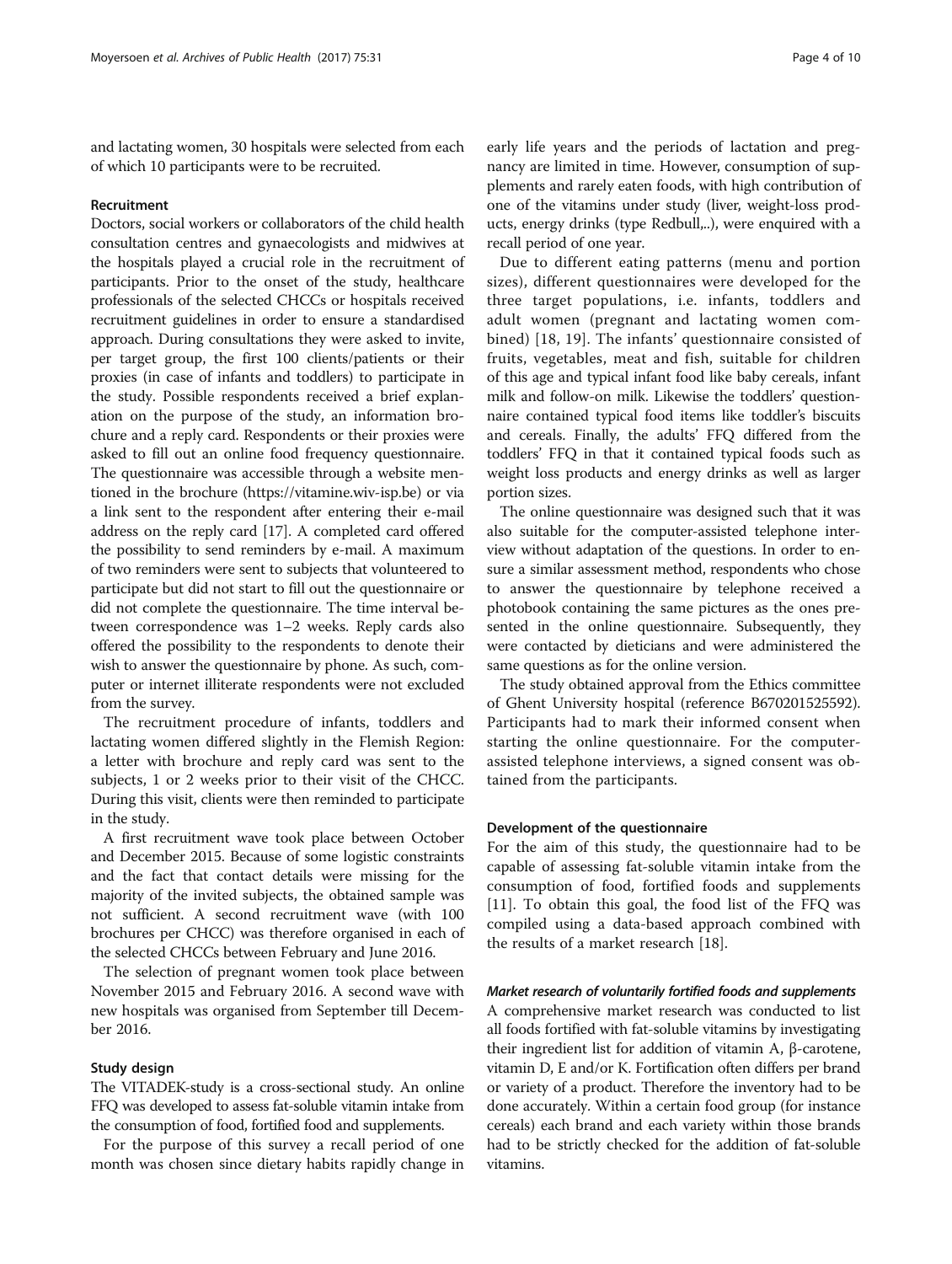Food items from the five most important supermarket companies in Belgium were listed. Through a label study, fortified food items were detected and a food composition table was compiled with values for added nutrients. The market research revealed fortification with fat-soluble vitamins in margarines and spreadable fats, infant milk and follow-on milk, dairy products and substitutes, breakfast cereals, biscuits, fruit juices, lemonades, sports and energy drinks and weight loss products.

To screen the actual supply of food supplements, the supplement supply of drugstores and supermarkets, as well as 15 pharmacists (5 in each of the three Belgian regions), were monitored. Supplements containing one or more of the fat-soluble vitamins and designed for the target populations were registered.

The market of fortified foods and supplements is a rapidly evolving market [[13\]](#page-9-0). Between the market inventory and the startup of the study, a number of new foods fortified with fat-soluble vitamins were launched on the market while others disappeared. Therefore, the functional food inventory was created as close as possible to the assessment of food consumption, and regularly checked for new foods, brand name changes and new varieties.

## Informative food list

No previous data were available in Belgium on the intake of fat-soluble vitamins. Therefore the Dutch national food consumption survey (DNFCS 2007–2010, data for women aged 19–69 years old) was used as database to identify food (sub)groups contributing 90% of total vitamin A, D and E intake. The DNFCS did not include data for vitamin K. The most important food sources for vitamin K were added to complete this list [[20\]](#page-9-0). An additional file gives an overview of the food groups that contribute the most to vitamin A, D, E and K intake (see Additional file [1](#page-8-0)).

For each selected food subgroup the 90% most consumed food items and 90% most consumed brands were selected from the raw database of the Belgian national food consumption survey (BNFCS2014) (since the completed database was not yet available) [[21](#page-9-0)]. This list was complemented with all the fortified food brands resulting from the market inventory if not already included in the questionnaire.

The list of dietary supplements contained all types of supplements with fat-soluble vitamins i.e. single vitamins (vitamins A, D, E and K), vitamin AD, vitamin KD, omega 3 supplements, Ca-supplements, multivitamins and mineral vitamin complexes. Per type of supplement a list of brands, resulting from the market research, was included in the questionnaire. This list was confined to supplements designed for the specific target groups under study.

The list of supplements and fortified foods might not be complete. For this reason the questionnaire provided open-ended questions per food subgroup allowing the respondent to add a fortified food or supplement brand not mentioned in the list.

## Compilation of the questionnaire

Fat-soluble vitamin intake was assessed using an online food frequency questionnaire developed in Lime Survey version 2.06 + Build 150825. The questionnaires were available in French and Dutch.

Each questionnaire consisted of three parts:

- a general part to obtain sociodemographic characteristics of the respondents;
- the food frequency part of the questionnaire enquiring the frequency of consumption and portion size of a finite list of food items.
- a food supplement part assessing the consumption of food supplements

## General part of the questionnaire

In the general part of the questionnaire questions related to the socio-demographic characteristics of the respondents (age, country of birth, educational degree of respondent and partner and the municipality of the CHCC or obstetric clinic they consulted) were asked. Some additional target specific questions were asked, i.e; the childcarer during the daytime, duration of the pregnancy and the age of the newborn child (in case of lactating women). Finally, the general part enquired whether or not subjects had been reading the ingredient lists of the products they consumed as well as their reason for buying fortified foods. Multiple answer choices to the latter question were: "because I like the product"; "since extra vitamins are added and I think they are good for my health"; "because extra vitamins are added and I think I can use some supplementation of vitamins"; "other reason".

## Food frequency part of the questionnaire

The food frequency part of the questionnaire consisted of a defined list of food items ordered in food groups and subgroups, for which the respondents were asked to recall their frequency of consumption and consumed portion size over the past month.

Advanced branching ensured that the respondent was only asked relevant questions. If a respondent did not consume foods of a certain food group (for instance meat) in the past month, no further questions on this food group were presented. When respondents had eaten foods from a certain food group, they could select one or more food items or brands eaten. Brand or variety pictures were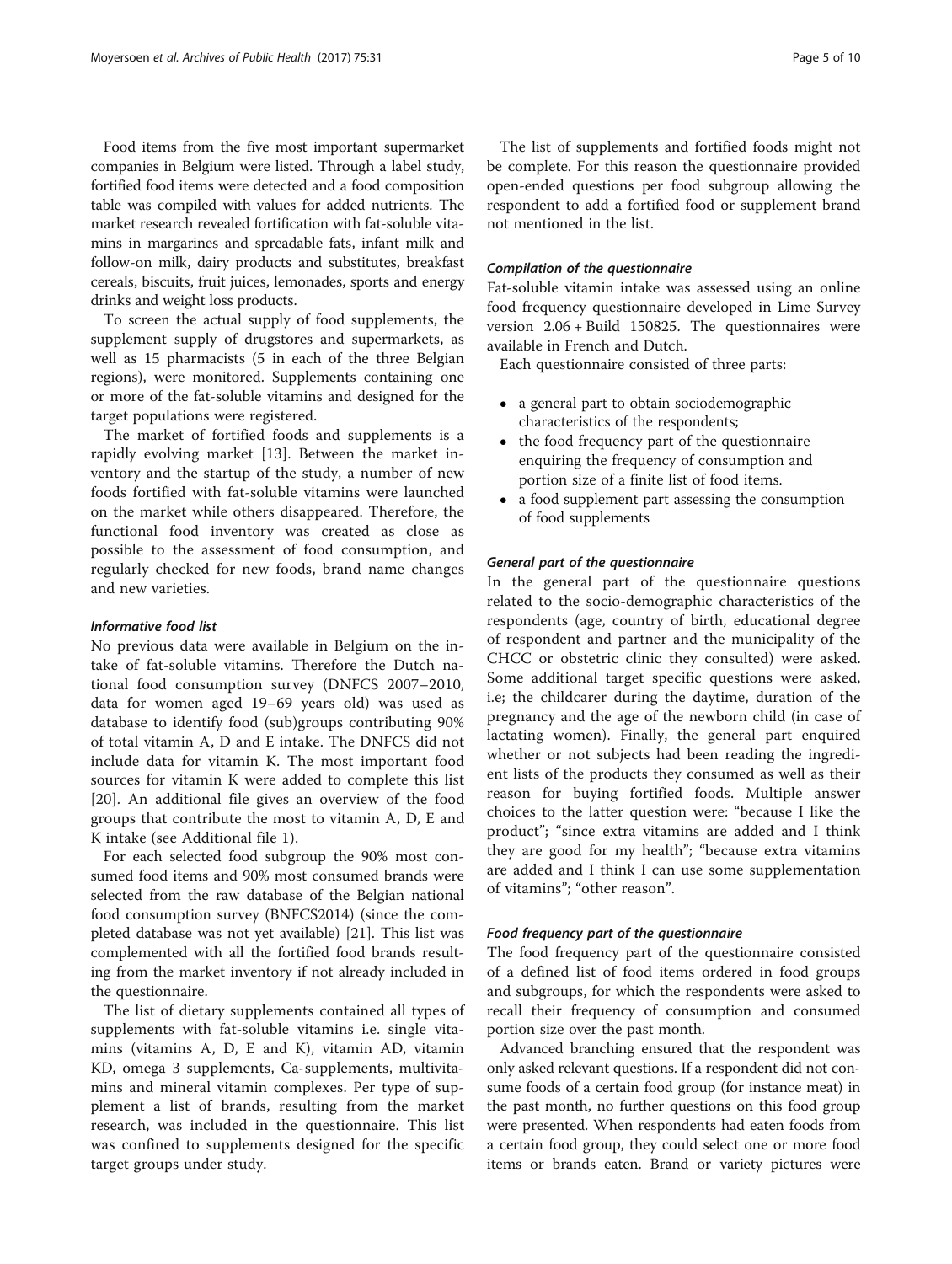shown as a mnemonic to facilitate precise identification of the consumed brand or variety [[11](#page-9-0)].

Consumption frequency and portion sizes were asked for the selected foods only. Frequency of consumption included the following categories: every day, 5–6 times per week, 3–4 times per week, 1–2 times per week, 3–4 times per month and 1–2 times per month. Food items that are rarely eaten, but with substantial contribution to fatsoluble vitamin intake (ex. liver, liver products, weight loss products) were inquired over a period of one year. This implies the addition of frequency categories like: 5–6 times a year, 3–4 times a year and 1–2 times a year.

Portion sizes were identified as kitchen measurements (spoon, glass,..), units (apple, brick, can,..) or portion pictures. These pictures were extracted from the GloboDiet® picture book and the Pancake study picture book (validated for children of 0–10 years old) used in the BNFCS2014. GloboDiet® is a computerised 24 h recall programme to collect standardised individual consumption data in Europe [[21\]](#page-9-0).

Some food items, such as milk, are typically consumed at different daily occasions but in different portion sizes, e.g. a glass of milk as a drink, a cup of milk added to breakfast cereals or a dash of milk in coffee or tea. As a consequence, portion sizes of such food items are difficult to reproduce. The questionnaire accounts for these different consumption occasions and provides a different question per consumption occasion for these food items.

Concerning cooking fats, only the kind of fat used for preparation (i.e. butter, margarine or oil) was enquired as well as the type of butter (whole cream, semi-skimmed) and/or type of oil (olive oil, sunflower oil,…). Since FFQs are potentially prone to substantial measurement error when it comes to the consumption of cooking fat, frequency of consumption and portion sizes of cooking fat were not enquired. Fat uptake of the consumed food items that were mostly eaten prepared, was calculated based on the weight yield factors identified by Bognar et al. [[22](#page-9-0)]. Yield factors were used to account for the percentage of weight change in foods due to cooking.

Each food subgroup ended with an open-ended question where the respondent could indicate other foods from the same food group eaten in the past month.

The whole questionnaire took on average 25 min to complete for the infants' questionnaire and 50 min for the adults' and toddlers' questionnaires.

A schematic representation of the design of the food frequency questionnaire is presented in an additional file (see Additional file [2\)](#page-8-0).

## Supplement part of the questionnaire

In this part of the questionnaire, respondents were asked about their consumption of food supplements during the past year. Respondents could select the type(s) of

consumed supplements from a generic list of supplements (vitamins A, D, E, K, AD, DK, multivitamins, vitamin and mineral complexes, Ca-supplements and omega 3 supplements). Per selected type of supplement a list of brands appeared, illustrated with pictures, to facilitate recognition of the consumed brand. Period of consumption (spring, summer, autumn, winter, during the whole year), administration form (effervescent tablet, drops, tablets, syrup,…), amount per day and duration of consumption (in days, weeks, months or other) were enquired as well. Finally the reason of consumption was asked by means of a list of predefined answers.

## Compilation of the food composition table

In order to compute fat-soluble vitamin intake, a food composition table (FCT) needed to be compiled. For each food item of the FFQ, values were retrieved for vitamin A, β-carotene, vitamin D, E and K. A protocol was developed to ensure that a uniform method was applied. Figure [1](#page-6-0) presents an overview of the successive steps followed in the compilation of the food composition table. The Belgian food composition table Nubel was used as basis [[23](#page-9-0)]. Since corresponding food codes in the table often lacked data on fat-soluble vitamins, five other databases were used in the following order: 1) NEVO, the Dutch food composition database, 2) McCance and Widdowson's composition of foods integrated dataset, the UK food composition table, 3) Clical, the French composition table, 4) the Danish food composition table, and 5) the American food composition table [\[24](#page-9-0)–[28](#page-9-0)]. When data were missing for the first source, the next source was consulted until the appropriate values were found.

All nutritive values were derived from the tables except for the values of the fortified nutrients. Those values were taken from the ingredient list of the food item. Fortified values were marked so that contribution of fortified foods in total vitamin intake could be derived afterwards.

For all prepared foods such as meat, meat substitutes, eggs, fish and vegetables, cooking fats were not taken into consideration when compiling the FCT. Fat uptake was calculated afterwards following Bognar et al. [\[22](#page-9-0)]. Vitamin values were thus obtained from food items that were prepared fat-free. This implies the use of preparation methods such as boiling, preparation in the microwave and in the steamer. Because the FFQ does not take the preparation or cooking method of foods into account, the latter was determined using a databased approach. Data of the BFCS 2014 specifies the number of people that consumed a certain food item raw or prepared (baked, steamed, cooked etc.). Depending on the method that was most frequently used, the vitamin values of either the prepared food item or the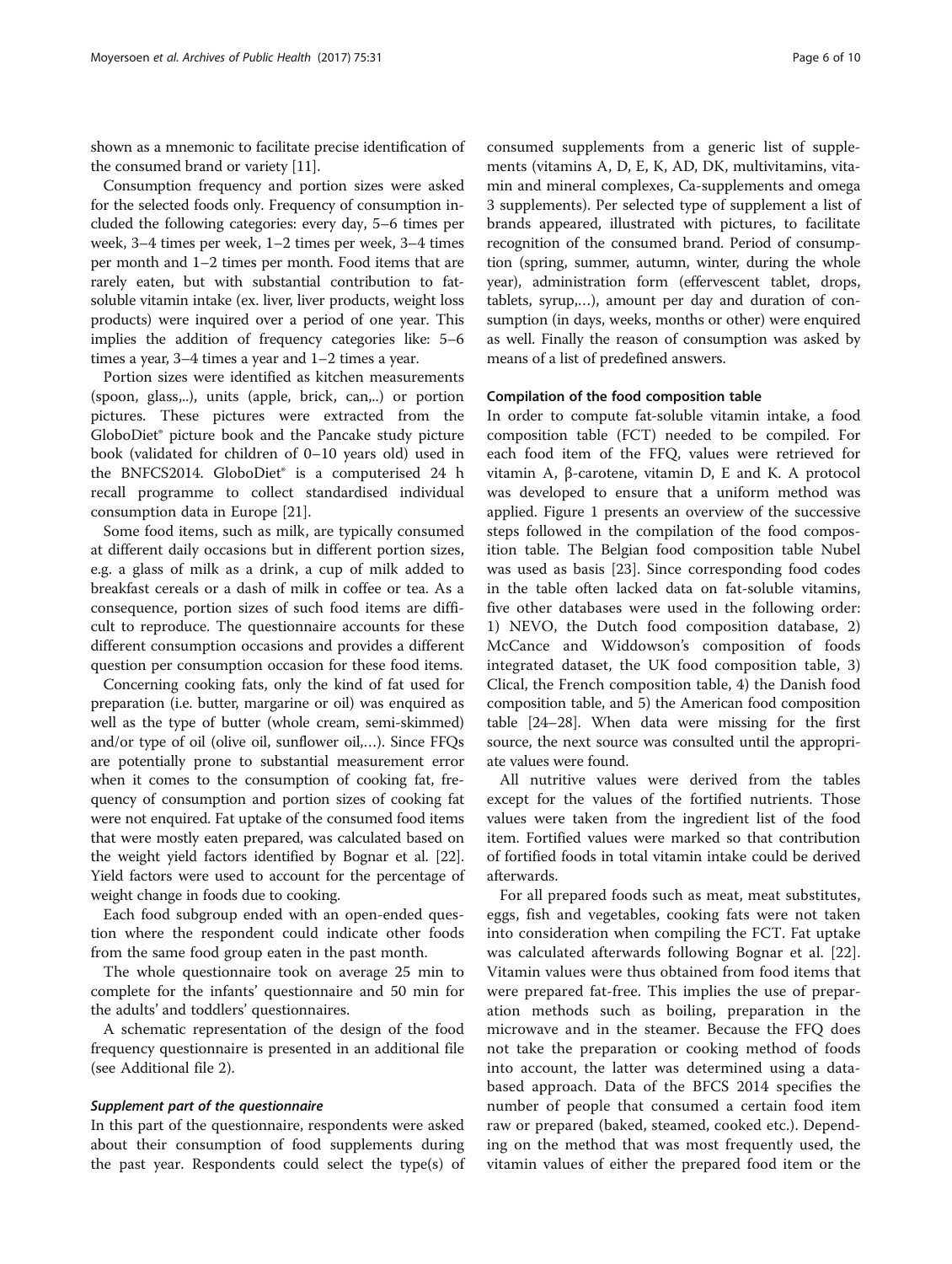<span id="page-6-0"></span>

raw food item were included in the FCT. When only the raw food item was available in the composition table, this was marked. Thus, the nutrient composition of the cooked food could be calculated later on from the raw food by applying the nutrient retention factor (calculated by the True retention method (%TR)). The nutrient retention factor accounts for the additional loss of vitamins due to the cooking method [[29](#page-9-0)].

After consulting these six composition tables (Nubel and five international tables) a substantial number of food items still contained some missing values. The products

with missing values for vitamin A (retinol and carotenoids) and E were analysed in the nutriFOODchem lab of Ghent University, while missing values for vitamin D and vitamin K were derived from ingredient or recipe-based calculations, through similarities or as a median value.

Using the method of Bolton-Smith et al., missing values for vitamin K and D were calculated based on the vitamin K or D values of their components [\[20](#page-9-0)]. The ingredient list was consulted in order to extract the proportion of each of the main components. If no such list was available, a cookbook was consulted to derive the proportion of ingredients. Ingredient-based calculations were applied for vitamin K and vitamin D values in cookies and spreads and for vitamin K values in sauces, bread, pancakes, waffles, pastry and some milk substitutes. In this process, the following assumptions of Bolton-Smith were applied. When the type of oil or margarine was not stated or different oils/margarines were used depending on the brand of the food, blended vegetable oil or margarine was chosen. The contribution of spices, dried herbs and seasonings were assumed negligible [[20\]](#page-9-0).

Missing values for vitamin K in some cheese and fish were derived from products with similar fat and/or water content [[20, 28\]](#page-9-0). Finally, lacking values for foods that were part of a group of similar food items (for example cereals), were determined based on median values. This was applied for vitamin K values in cereals.

## Discussion

This paper describes the methodology of the VITADEK study designed to assess fat-soluble vitamin intake in 4 vulnerable groups of the Belgian population, i.e. infants, toddlers, pregnant and lactating women. To our knowledge, data on intake of fat-soluble vitamins in those target populations is scarce, especially data taking into account all sources of these micronutrients, i.e. foods, fortified foods and supplements.

Methodologically it is a challenge to conduct dietary surveys in infants, toddlers, pregnant and lactating women. Reaching these target populations demands a distinct recruitment procedure while assessing their dietary intake demands for age-appropriate measurement instruments. These target populations are therefore often omitted in national consumption surveys and require the implementation of ad hoc surveys [\[9](#page-9-0)].

Even though infants, toddlers, pregnant and lactating women are difficult to reach, the VITADEK study was able to reach enough participants in each of the target populations to comply with the EFSA sample size guidelines ( $N = 130$ ) [\[9](#page-9-0)]. In total 508 infants, 223 toddlers, 141 pregnant women and 132 lactating women were included in the study.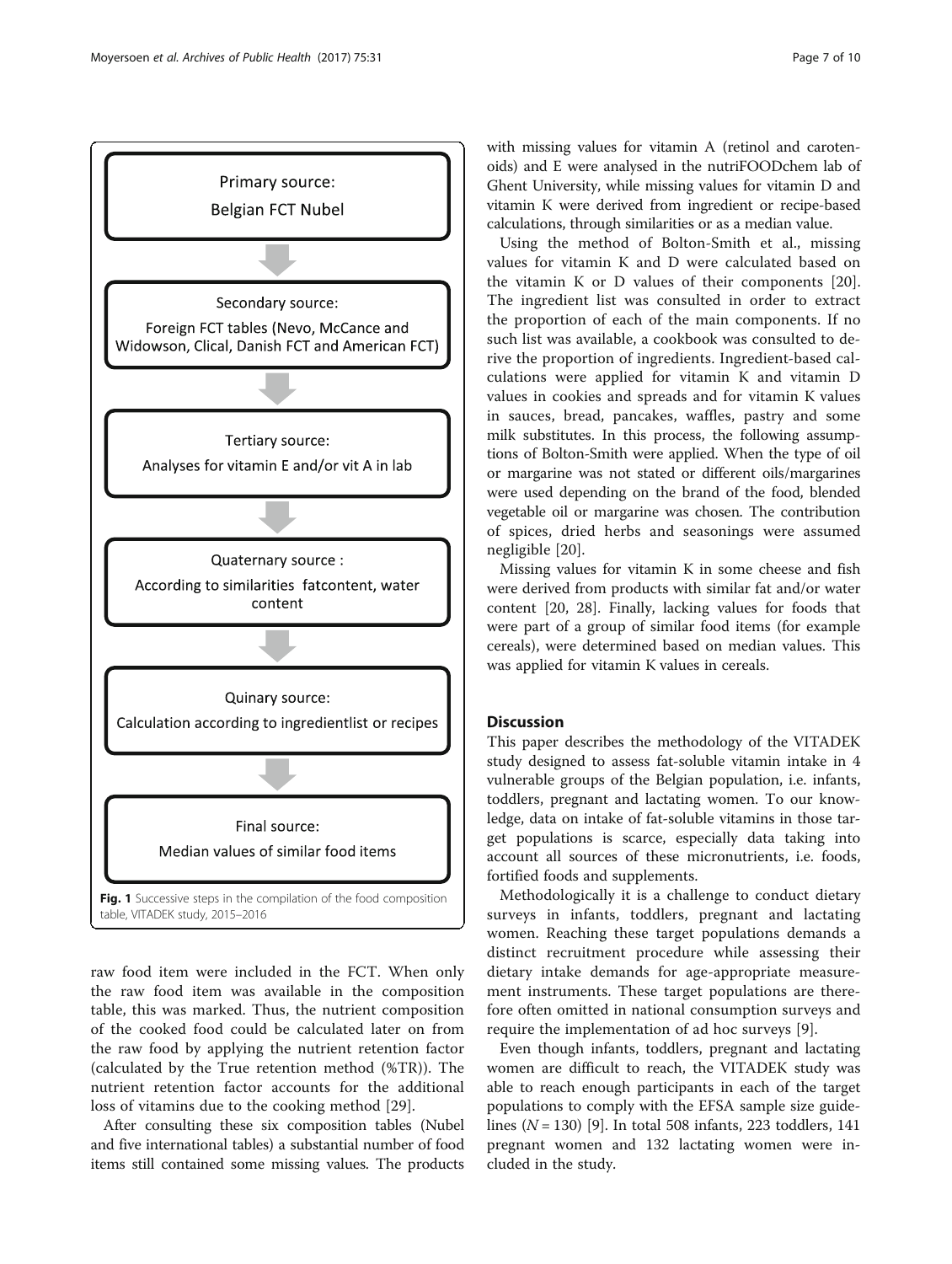The VITADEK study was designed to allow for a representative sample of the participating CHCCs and hospitals by means of a multistage proportionate-to-size sampling design. The stratified sampling procedure ensures a geographical representation of the country while the systematic sampling ensures the inclusion of both small and large CHCCs/hospitals in the sample.

## **Strengths**

A particular strength of the VITADEK study is that it made use of 3 different FFQs tailored to the specific diet of each target population [\[18](#page-9-0), [19\]](#page-9-0). We chose to develop online self-administered FFQs as a dietary measurement instrument because they are convenient to administer, budget-friendly and easy to adapt to the specific purpose of the study [\[30](#page-9-0)]. The questionnaires were also suitable for the computer assisted telephone interview without having to adapt the questions.

Another important strength of the VITADEK study is that it takes into account all food sources contributing to the total intake of fat-soluble vitamins. Fortified products and supplements may contribute highly to the intake of a nutrient even though they are only consumed by a smaller proportion of the population [[11](#page-9-0)]. The food list of the FFQ was able to reflect the actual supply of fortified foods and supplements on the Belgian market. By means of a comprehensive market research prior to the onset of the study, and the the top 90% food groups that contribute to vitamin intake, the FFQ gave a detailed picture of the respondents' diet considering key sources to fat-soluble vitamin intake. Furthermore, the use of brand and portion pictures added to the accuracy of the responses. Brand pictures allowed a precise identification of the consumed brands, while the use of validated portion pictures allowed for a more precise estimate of the consumed portion sizes. This added to the accuracy of the responses.

Finally, a composition table was compiled providing information on the most recent fat-soluble vitamin content of all supplements and fortified foods included in the questionnaires. Since the market of fortified foods and supplements is a rapidly evolving market, a comprehensive market study ensured the most recent nutritional label values were included in the table. Since national food composition tables often lack data on fat-soluble vitamins, a big effort was made to complete this table. This allows a more precise calculation of vitamin intake and thus provides better estimates of total fat-soluble vitamin intake [[31\]](#page-9-0).

## Limitations

Infants, toddlers and lactating women were recruited through CHCCs, while pregnant women were recruited through obstetric clinics. Although those sampling frames have a fair to high coverage, possible selection bias cannot be excluded. This will be evaluated during the analysis by comparison of socio-economic position parameter distributions in the acquired samples with the expected distributions in Belgium for the specific subpopulations.

Despite the great efforts that were made to select a representative sample, a large amount of subjects needed to be contacted in order to retrieve the required sample size. Subjects were invited to the study by medical caregivers of the CHCCs or the obstetric clinics. All subjects visiting the centres during recruitment period were invited to participate. Unfortunately, since recruitment was not in the hands of the researchers in charge of this study, it could not be controlled for. Furthermore, methodological constraints such as unreadable or incorrect e-mail addresses and some delays in returning the response cards, hampered the recruitment. Since it was not compulsory to fill out a reply card (people could also directly participate through the website mentioned in the brochures, without registering first by means of the reply card), people might also have forgotten to participate even when they intended to do so. Participants may have been more interested in the study and more concerned about their eating habits than non-participants. This might result in a bias and a probable overestimation of the average intakes. Possible confounding factors will be controlled for by investigating the population distribution for age and educational level.

Ideally the fieldwork should be organised in seasonal waves to capture inter-season variability [\[9](#page-9-0)]. A limitation of the study is that the fieldwork did not cover all seasons of the year. The recruitment procedure implemented the intervention of CHCCs and obstetric clinics, for whom too long a recruitment period would have posed too high a burden. This might result in a bias in the estimated average intakes and will be taken into account when discussing the results of the analysis.

Although a FFQ is generally regarded as the most cost-effective and practical instrument used to assess dietary intake, validation studies prove FFQs to be prone to substantial measurement error [[32\]](#page-9-0). Due to the limited food list, lack of recipes and preparation methods, difficulties to recall the consumed portion sizes and the longer recall period, FFQs tend to overor underestimate population dietary intake [[19, 30, 33](#page-9-0)]. A combination of multiple 24 h recalls and a concise FFQ accounts for both the within-person variability, whilst offering the required level of detail [\[32\]](#page-9-0). The designed FFQ will not allow assessing fat-soluble vitamin intake as accurately as this combined method. Nevertheless, the developed questionnaire was adapted to overcome some of the general limitations of a FFQ. The food list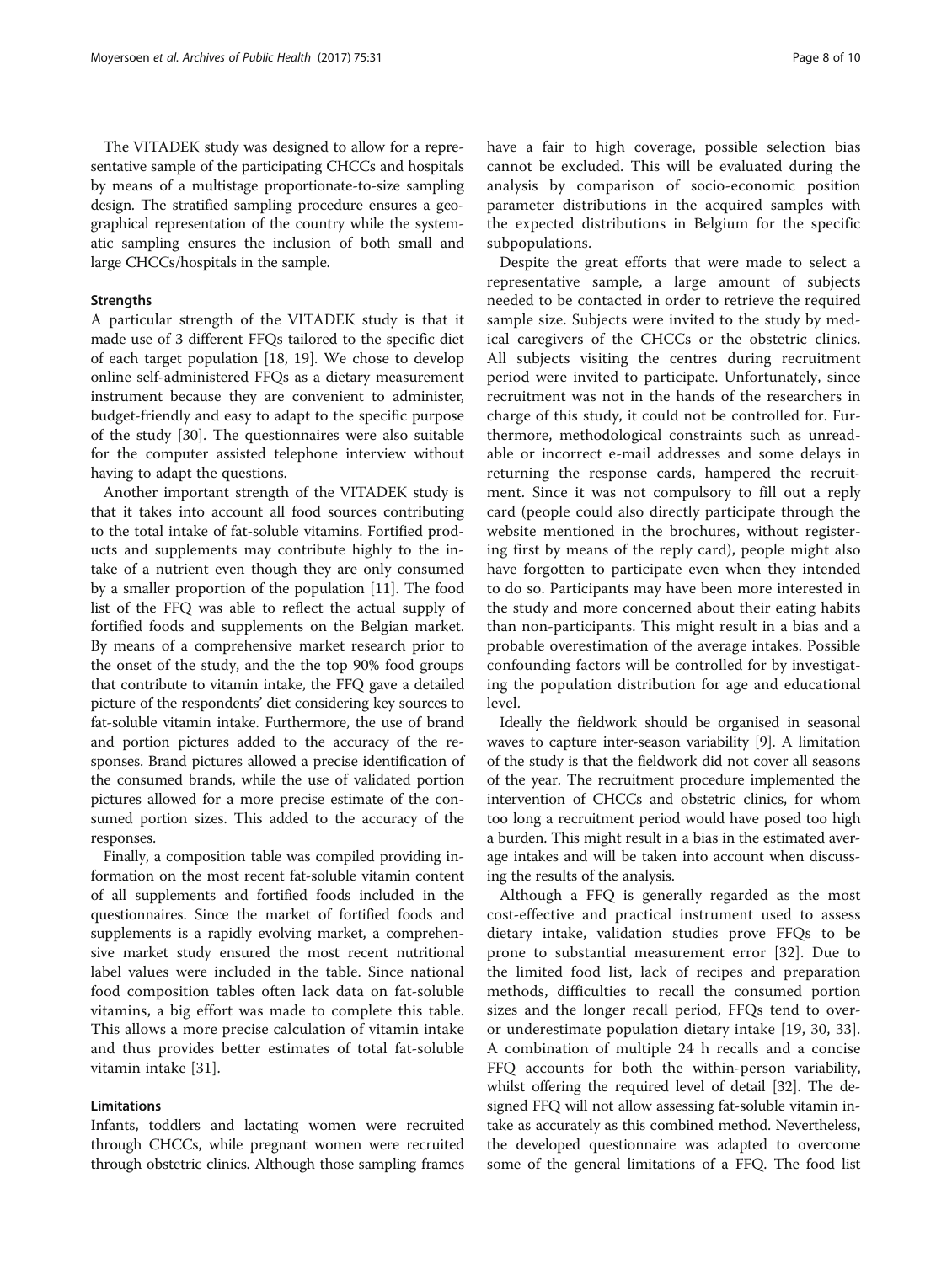<span id="page-8-0"></span>was comprehensive enough allowing for a detailed image of the respondent's diet. All sources of the vitamins under study were taken into account. Pictures were used as a mnemonic to accurately recognise the consumed fortified product or supplement. Finally, food items consumed in different portions on different daily occasions, such as milk, were questioned separately.

## **Opportunities**

The VITADEK study makes it possible to assess the adequacy of fat-soluble vitamin intake taking into account all possible sources of the vitamins under study. Furthermore, the retrieved data will bring forward some other valuable information. First, they will enable detecting the contribution of fortified foods and supplements to total vitamin intake. Then, they will reveal whether those who would have an insufficient intake when eating foods only (i.e. non fortified foods) are reached by the existing fortification and supplementation programmes [\[10](#page-9-0)]. Finally, they will make it possible to determine the options for future fortification and supplementation programmes [[7\]](#page-9-0).

Based on the results, policy recommendations can be formulated from a public health and food safety point of view. The estimated average requirements for fat-soluble vitamins are actually based on foreign studies. Dietary intake data are needed in order to (re)formulate supplement recommendations and to finetune the legislation on maximal permitted doses in supplements and fortified foods [\[34\]](#page-9-0). Furthermore, the data can be used to extend the Belgian Royal Decree (KB 2 Oktober, 1980) on the mandatory addition of vitamin A and D in spreadable fats and cooking fats. The current version of the decree only applies to margarines with fat content >80% and spreadable fats with fat content between 39 and 41%.

## Conclusion

This paper describes the methods of the VITADEK study in Belgium, 2015–2016. Data collected allow assessing fatsoluble vitamin intake from the consumption of foods, fortified foods and supplements. Due to the detailed food list and composition table, the VITADEK study will provide more accurate estimates of the population intake. Data will be evaluated against dietary reference values in order to detect inadequate intake levels in each of the population subgroups. Such data are needed in order to (re)formulate food safety recommendations e.g. regulations on safe addition of fat-soluble vitamins in functional foods and supplements. Data will also allow to (re)formulate public health recommendations e.g. mandatory fortification and supplementation programmes at the level of the target populations.

## Additional files

[Additional file 1:](dx.doi.org/10.1186/s13690-017-0199-3) Top 90% food (sub)groups that contribute to vitamin A, D and E intake, retrieved from the DNFCS (2007–2010), and most important food sources for vitamin K according to Bolton-Smith, VITADEK study, 2015–2016 (DOCX 14 kb)

[Additional file 2:](dx.doi.org/10.1186/s13690-017-0199-3) Schematic representation of the design of the food frequency questionnaire, VITADEK study, 2015–2016. (DOCX 1580 kb)

### Abbreviations

BNFCS2014: Belgian national food consumption survey 2014; CHCC: Child health consultation centre; DNFCS: Dutch national food consumption survey; EAR: Estimated average requirement; EFSA: European food safety authority; FFQ: Food frequency questionnaire; NPR: National population register; PANCAKE-PROJECT: Pilot study for the assessment of nutrient intake and food consumption among Kids in Europe; UI: Upper intake level; VITADEK STUDY: Study on the intake of fat-soluble vitamins A, D, E and K; WHO: World health organisation

#### Acknowledgements

The VITADEK study was initiated by the Scientific Institute of Public Health and was carried out in collaboration with Ghent University, department of Food Safety and Food Quality. The study was financed by the Belgian Federal Public Service Health, Food Chain Safety and Environment. The authors wish to thank Stefanie Vandevijvere for initiating the study. We specially would like to thank Dr Koenraad Cuypers for his great support at the onset of the study. We would like to express our thanks to Tadek Krzywania for editing the text and an in-depth revision of the English, which improved the paper considerably. We also wish to thank Olga Vidal Pariente for her large contribution to the development of the online FFQ. We wish to thank Olivia Kanora, Monika Varga and Kenneth Schippers for their considerable contribution to the compilation of the food and supplement composition table. We also wish to thank Prof. De Meulenaer and Margot Vansteenland for supervising and executing the analysis at the nutriFOODchem lab of the Ghent University. Finally, we wish to thank the members of the scientific steering committee for their advice.

#### Funding

The study was financed by the Belgian Federal Public Service Health, Food Chain Safety and Environment.

#### Availability of data and materials

Data sharing not applicable to this article as no datasets were generated or analysed during the current study.

#### Authors' contributions

IM drafted the manuscript. All authors critically revised and approved the final manuscript.

#### Competing interests

The authors declare that they have no competing interests.

## Consent for publication

Not applicable.

#### Ethics approval and consent to participate

The study obtained approval from the Ethics committee (Ghent University). The study was submitted to the Privacy Commission for approval but the approval was waived.

Participants had to mark their informed consent before starting the online questionnaire. For the computer-assisted telephone interviews, a signed consent was obtained from the participants.

## Publisher's Note

Springer Nature remains neutral with regard to jurisdictional claims in published maps and institutional affiliations.